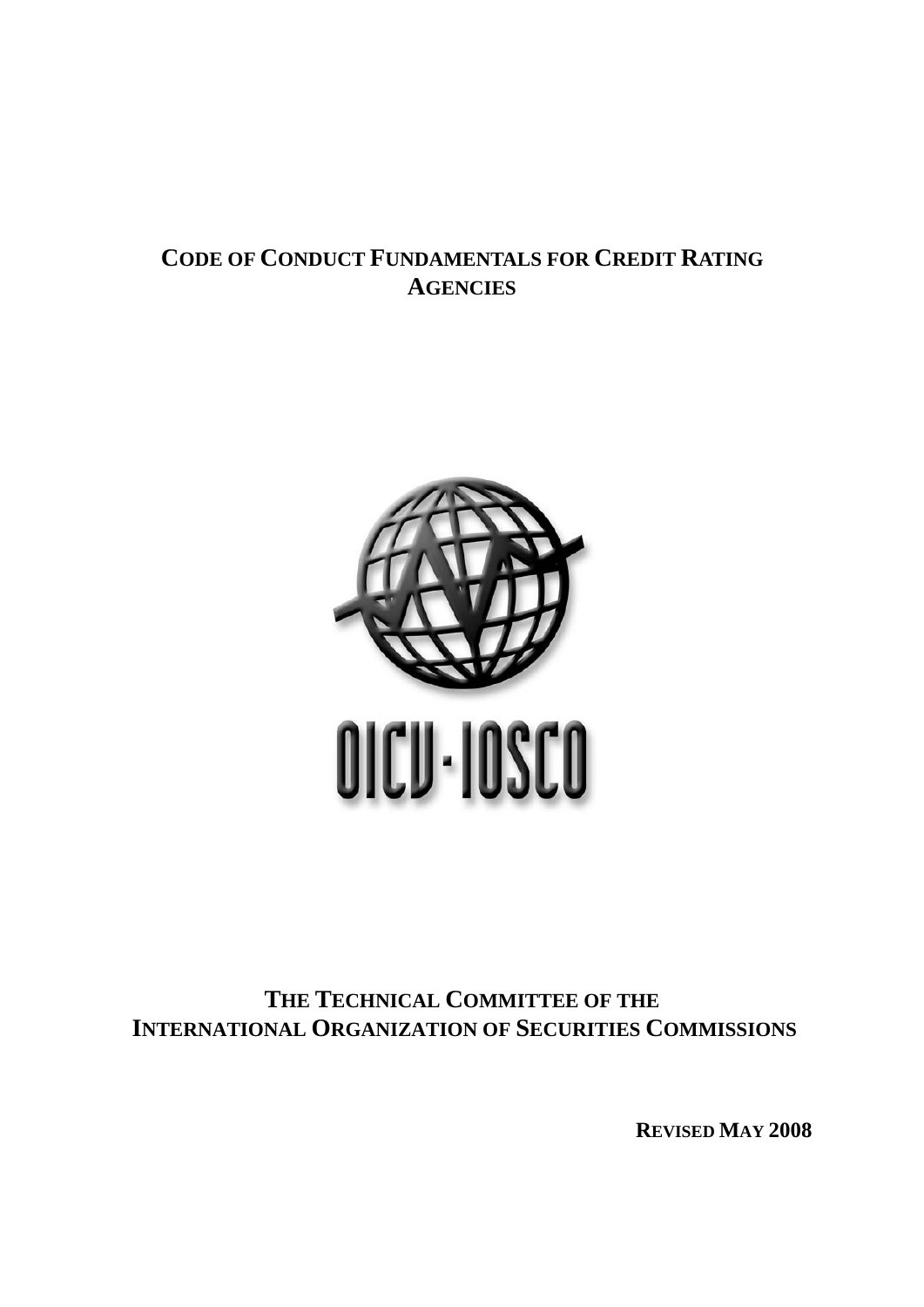## **CODE OF CONDUCT FUNDAMENTALS FOR CREDIT RATING AGENCIES**

#### **INTRODUCTION**

1

Credit rating agencies (CRAs) can play an important role in modern capital markets. CRAs typically opine on the credit risk of issuers of securities and their financial obligations. Given the vast amount of information available to investors today – some of it valuable, some of it not – CRAs can play a useful role in helping investors and others sift through this information, and analyze the credit risks they face when lending to a particular borrower or when purchasing an issuer's debt and debt-like securities $1$ 

In September 2003, IOSCO's Technical Committee published a Statement of Principles Regarding the Activities of Credit Rating Agencies.<sup>[2](#page-1-1)</sup> The Principles were designed to be a useful tool for securities regulators, rating agencies and others wishing to articulate the terms and conditions under which CRAs operate and the manner in which opinions of CRAs should be used by market participants. Because CRAs are regulated and operate differently in different jurisdictions, the Principles laid out high-level objectives that rating agencies, regulators, issuers and other market participants should strive toward in order to improve investor protection and the fairness, efficiency and transparency of securities markets and reduce systemic risk. The Principles were designed to apply to all types of CRAs operating in various jurisdictions. However, to take into account the different market, legal and regulatory circumstances in which CRAs operate, and the varying size and business models of CRAs, the manner in which the Principles were to be implemented was left open. The Principles contemplated that a variety of mechanisms could be used, including both market mechanisms and regulation.

Along with the Principles, IOSCO's Technical Committee also published a Report on the Activities of Credit Rating Agencies that outlined the activities of CRAs, the types of regulatory issues that arise relating to these activities, and how the Principles address these issues. $3$  The CRA Report highlighted the growing and sometimes controversial importance placed on CRA assessments and opinions, and found that, in some cases, CRAs activities are not always well understood by investors and issuers alike. Given this lack of understanding, and because CRAs typically are subject to little formal regulation or oversight in most jurisdictions, concerns have been raised regarding the manner in which CRAs protect the integrity of the rating process, ensure that investors and issuers are treated fairly, and safeguard confidential material information provided them by issuers.

<span id="page-1-0"></span><sup>&</sup>lt;sup>1</sup> CRAs typically provide credit ratings for different types of debts and financial obligations  $$ including, for example, private loans, publicly and privately traded debt securities, preferred shares and other securities that offer a fixed or variable rate of return. For simplicity's sake, the term "debt and debt-like securities" is used herein to refer to debt securities, preferred shares, and other financial obligations of this sort that CRAs rate.

<span id="page-1-1"></span><sup>&</sup>lt;sup>2</sup> This document can be downloaded from IOSCO's On-Line Library at [www.iosco.org](http://www.iosco.org/) (IOSCOPD151).

<span id="page-1-2"></span><sup>3</sup> This document can be downloaded from IOSCO's On-Line Library at [www.iosco.org](http://www.iosco.org/) (IOSCOPD153).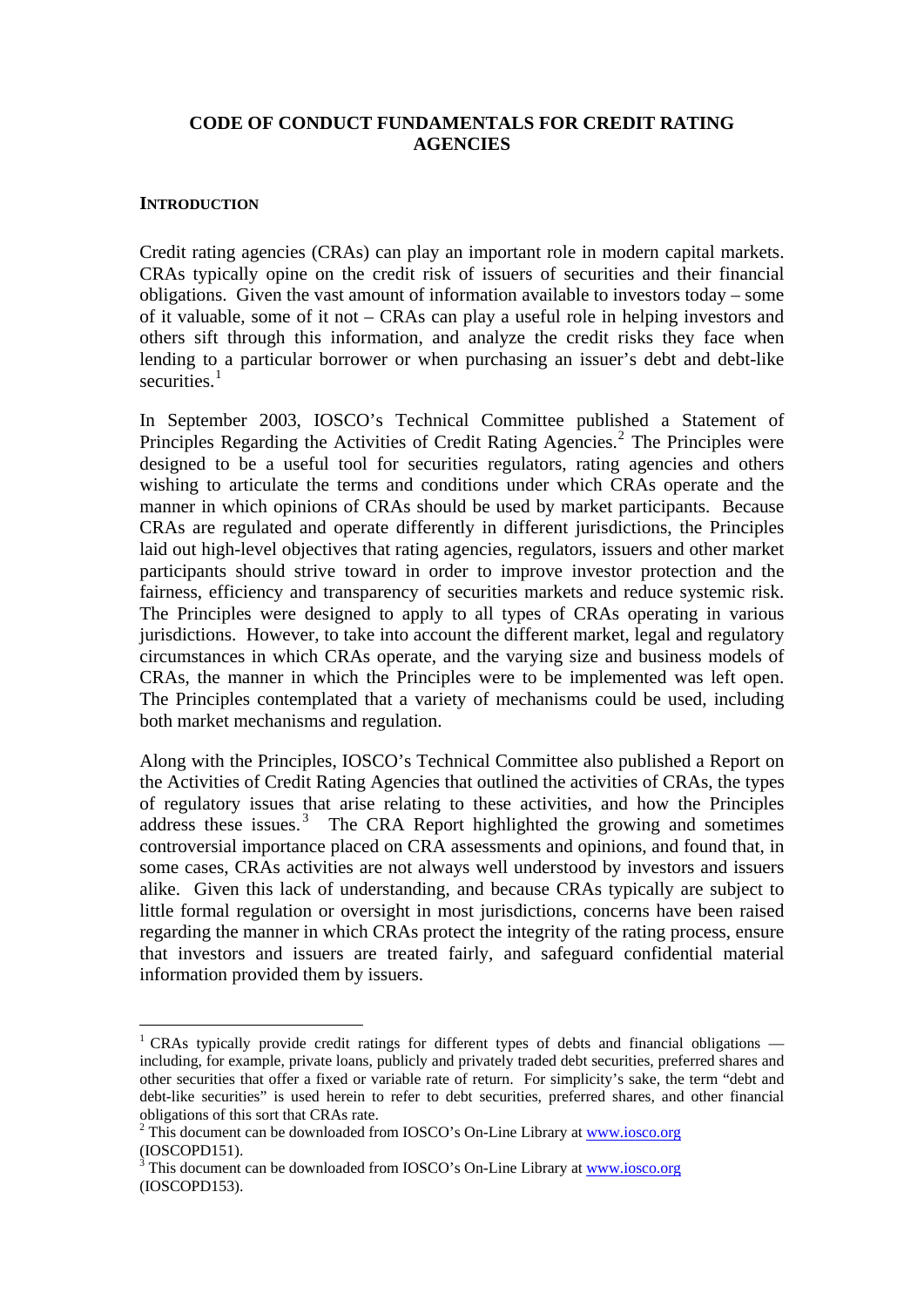Following publication of the CRA Principles, some commenters, including a number of CRAs, suggested that it would be useful if IOSCO were to develop a more specific and detailed code of conduct giving guidance on how the Principles could be implemented in practice. The following Code of Conduct Fundamentals for Credit Rating Agencies is the fruition of this exercise. As with the Principles, with which it should be used, the Code Fundamentals were developed out of discussions among IOSCO members, CRAs, representatives of the Basel Committee on Banking Supervision, the International Association of Insurance Supervisors, issuers, and the public at large.<sup>[4](#page-2-0)</sup>

The Code Fundamentals offer a set of robust, practical measures that serve as a guide to and a framework for implementing the Principles' objectives. These measures are the fundamentals which should be included in individual CRA codes of conduct, and the elements contained in the Code Fundamentals should receive the full support of CRA management and be backed by thorough compliance and enforcement mechanisms. However, the measures set forth in the Code Fundamentals are not intended to be all-inclusive: CRAs and regulators should consider whether or not additional measures may be necessary to properly implement the Principles in a specific jurisdiction, and the Technical Committee may revisit the Code Fundamentals in the future should experience dictate that modifications are necessary. Further, the Code Fundamentals are not designed to be rigid or formulistic. They are designed to offer CRAs a degree of flexibility in how these measures are incorporated into the individual codes of conduct of the CRAs themselves, according to each CRA's specific legal and market circumstances.

IOSCO Technical Committee members expect CRAs to give full effect to the Code Fundamentals. In order to promote transparency and improve the ability of market participants and regulators to judge whether a CRA has satisfactorily implemented the Code Fundamentals, CRAs should disclose how each provision of the Code Fundamentals is addressed in the CRA's own code of conduct. CRAs should explain if and how their own codes of conduct deviate from the Code Fundamentals and how such deviations nonetheless achieve the objectives laid out in the Code Fundamentals and the IOSCO CRA Principles. This will permit market participants and regulators to draw their own conclusions about whether the CRA has implemented the Code Fundamentals to their satisfaction, and to react accordingly. In developing their own codes of conduct, CRAs should keep in mind that the laws and regulations of the jurisdictions in which they operate vary and take precedence over the Code Fundamentals. These laws and regulations may include direct regulation of CRAs and may incorporate elements of the Code Fundamentals itself.

Finally, the Code Fundamentals only address measures that CRAs should adopt to help ensure that the CRA Principles are properly implemented. The Code Fundamentals do not address the equally important obligations issuers have of cooperating with and providing accurate and complete information to the marketplace and the CRAs they solicit to provide ratings. While aspects of the Code Fundamentals deal with a CRA's duties to issuers, the essential purpose of the Code

<span id="page-2-0"></span><sup>&</sup>lt;sup>4</sup> A consultation draft of the Code Fundamentals was published for public comment in October 2004. This document (IOSCOPD173) and a list of public comments IOSCO received on the consultation draft (IOSCOPD177) can be downloaded from IOSCO's On-Line Library at [www.iosco.org](http://www.iosco.org/). The online version of the list of public comments includes hyperlinks to the comment letters themselves.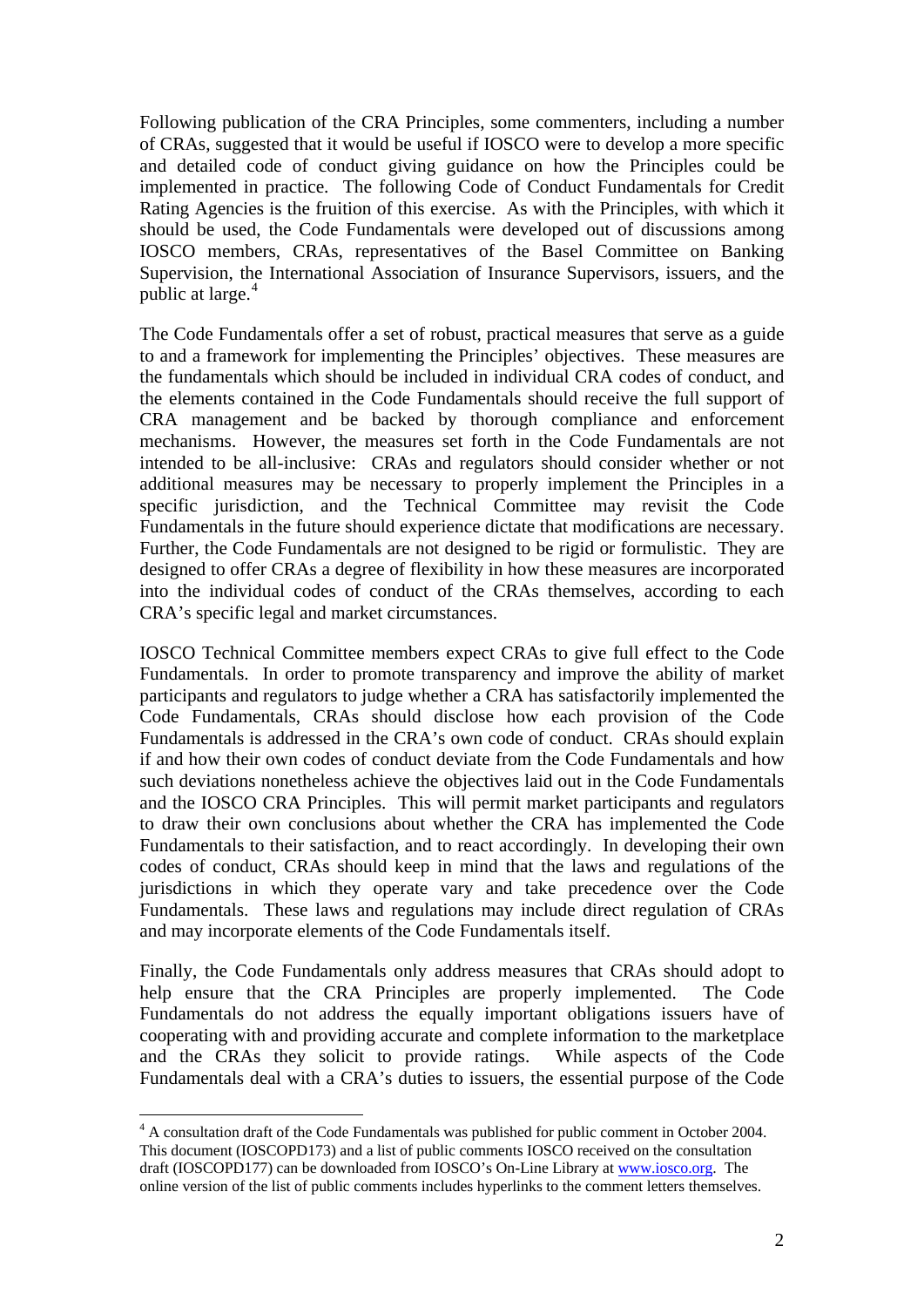Fundamentals is to promote investor protection by safeguarding the integrity of the rating process. IOSCO members recognize that credit ratings, despite their numerous other uses, exist primarily to help investors assess the credit risks they face when making certain kinds of investments. Maintaining the independence of CRAs vis-àvis the issuers they rate is vital to achieving this goal. Provisions of the Code Fundamentals dealing with CRA obligations to issuers are designed to improve the quality of credit ratings and their usefulness to investors. These provisions should not be interpreted in ways that undermine the independence of CRAs or their ability to issue timely ratings opinions.

Like the IOSCO CRA Principles, the objectives of which are reflected herein, the Code Fundamentals are also intended to be useful to all types of CRAs relying on a variety of different business models. The Code Fundamentals do not indicate a preference for one business model over another, nor are the measures described therein designed to be used only by CRAs with large staffs and compliance functions. Accordingly, the types of mechanisms and procedures CRAs adopt to ensure that the provisions of the Code Fundamentals are followed will vary according to the market and legal circumstances in which the CRA operates.

Structurally, the Code Fundamentals are broken into three sections and draw upon the organization and substance of the Principles themselves:

- The Quality and Integrity of the Rating Process;
- CRA Independence and the Avoidance of Conflicts of Interest; and,
- CRA Responsibilities to the Investing Public and Issuers.

# **TERMS**

The Code Fundamentals are designed to apply to any CRA and any person employed by a CRA in either a full-time or part-time capacity. A CRA employee who is primarily employed as a credit analyst is referred to as an "analyst." For the purposes of the Code Fundamentals, the terms "CRA" and "credit rating agency" refer to those entities whose business is the issuance of credit ratings for the purposes of evaluating the credit risk of issuers of debt and debt-like securities.

For the purposes of the Code Fundamentals, a "credit rating" is an opinion regarding the creditworthiness of an entity, a credit commitment, a debt or debt-like security or an issuer of such obligations, expressed using an established and defined ranking system. As described in the CRA Report, credit ratings are not recommendations to purchase, sell, or hold any security.

# **THE IOSCO CODE OF CONDUCT FUNDAMENTALS FOR CREDIT RATING AGENCIES**

As described in the IOSCO CRA Principles, CRAs should endeavor to issue opinions that help reduce the asymmetry of information that exists between borrowers and debt and debt-like securities issuers, on one side, and lenders and the purchasers of debt and debt-like securities on the other. Rating analyses of low quality or produced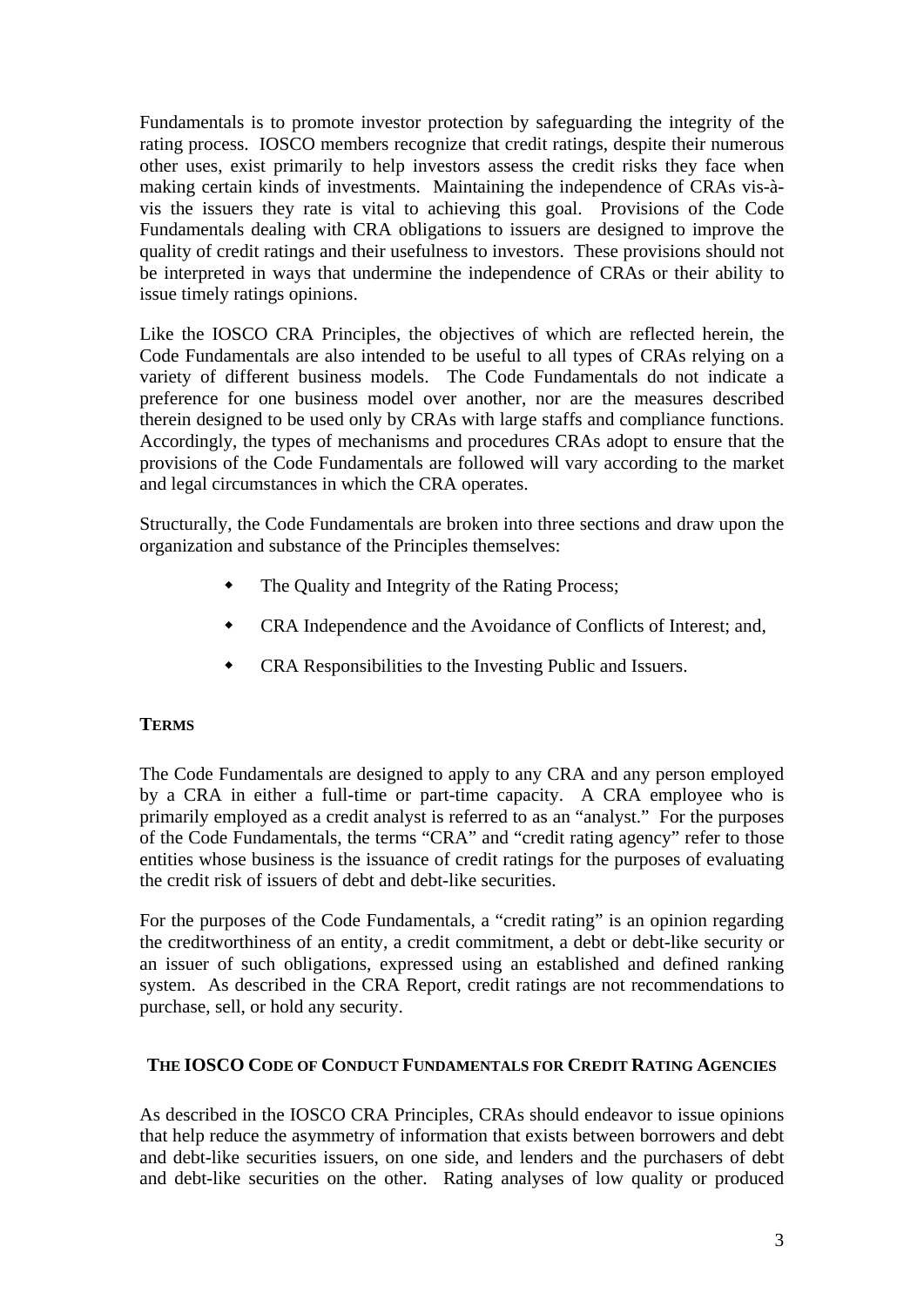through a process of questionable integrity are of little use to market participants. Stale ratings that fail to reflect changes to an issuer's financial condition or prospects may mislead market participants. Likewise, conflicts of interest or other undue factors – internal and external – that might, or even appear to, impinge upon the independence of a rating decision can seriously undermine a CRA's credibility. Where conflicts of interest or a lack of independence is common at a CRA and hidden from investors, overall investor confidence in the transparency and integrity of a market can be harmed. CRAs also have responsibilities to the investing public and to issuers themselves, including a responsibility to protect the confidentiality of some types of information issuers share with them.

To help achieve the objectives outlined in the CRA Principles, which should be read in conjunction with the Code Fundamentals, CRAs should adopt, publish and adhere to a Code of Conduct containing the following measures:

## **1. QUALITY AND INTEGRITY OF THE RATING PROCESS**

## **A. Quality of the Rating Process**

- *1.1 A CRA should adopt, implement and enforce written procedures to ensure that the opinions it disseminates are based on a thorough analysis of all information known to the CRA that is relevant to its analysis according to the CRA's published rating methodology.*
- *1.2 A CRA should use rating methodologies that are rigorous, systematic, and, where possible, result in ratings that can be subjected to some form of objective validation based on historical experience.*
- *1.3 In assessing an issuer's creditworthiness, analysts involved in the preparation or review of any rating action should use methodologies established by the CRA. Analysts should apply a given methodology in a consistent manner, as determined by the CRA.*
- *1.4 Credit ratings should be assigned by the CRA and not by any individual analyst employed by the CRA; ratings should reflect all information known, and believed to be relevant, to the CRA, consistent with its published methodology; and the CRA should use people who, individually or collectively (particularly where rating committees are used) have appropriate knowledge and experience in developing a rating opinion for the type of credit being applied.*
- *1.5 A CRA should maintain internal records to support its credit opinions for a reasonable period of time or in accordance with applicable law.*
- *1.6 A CRA and its analysts should take steps to avoid issuing any credit analyses or reports that contain misrepresentations or are otherwise misleading as to the general creditworthiness of an issuer or obligation.*
- *1.7 A CRA should ensure that it has and devotes sufficient resources to carry out high-quality credit assessments of all obligations and issuers it rates.*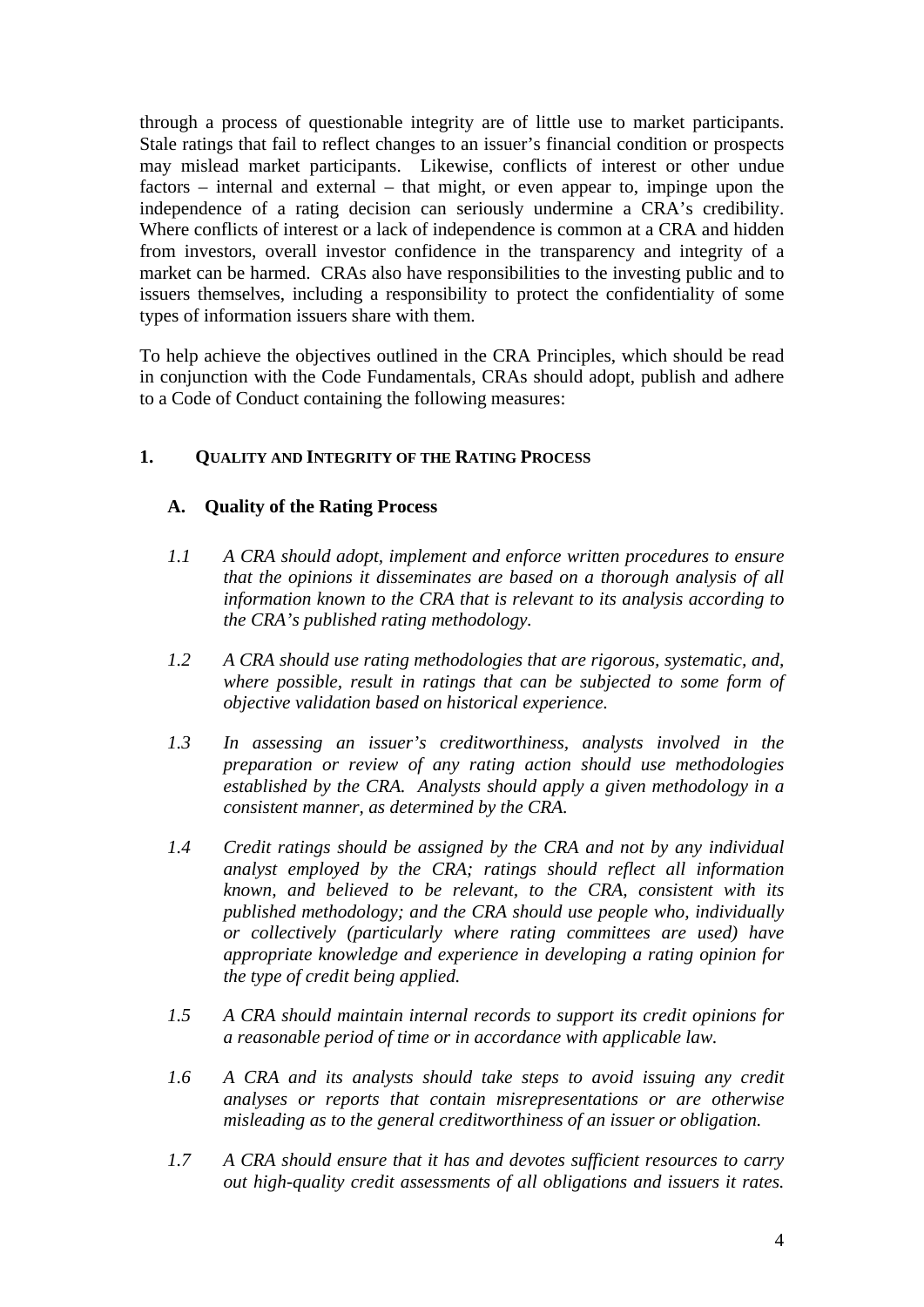*When deciding whether to rate or continue rating an obligation or issuer, it should assess whether it is able to devote sufficient personnel with sufficient skill sets to make a proper rating assessment, and whether its personnel likely will have access to sufficient information needed in order make such an assessment. A CRA should adopt reasonable measures so that the information it uses in assigning a rating is of sufficient quality to support a credible rating. If the rating involves a type of financial product presenting limited historical data (such as an innovative financial vehicle), the CRA should make clear, in a prominent place, the limitations of the rating.* 

- *1.7-1 A CRA should establish a review function made up of one or more senior managers with appropriate experience to review the feasibility of providing a credit rating for a type of structure that is materially different from the structures the CRA currently rates.*
- *1.7-2 A CRA should establish and implement a rigorous and formal review function responsible for periodically reviewing the methodologies and models and significant changes to the methodologies and models it uses. Where feasible and appropriate for the size and scope of its credit rating services, this function should be independent of the business lines that are principally responsible for rating various classes of issuers and obligations.*
- *1.7-3 A CRA should assess whether existing methodologies and models for determining credit ratings of structured products are appropriate when the risk characteristics of the assets underlying a structured product change materially. In cases where the complexity or structure of a new type of structured product or the lack of robust data about the assets underlying the structured product raise serious questions as to whether the CRA can determine a credible credit rating for the security, CRA should refrain from issuing a credit rating.*
- *1.8 A CRA should structure its rating teams to promote continuity and avoid bias in the rating process.*

## **B. Monitoring and Updating**

- *1.9 A CRA should ensure that adequate personnel and financial resources are allocated to monitoring and updating its ratings. Except for ratings that clearly indicate they do not entail ongoing surveillance, once a rating is published the CRA should monitor on an ongoing basis and update the rating by:* 
	- *a. regularly reviewing the issuer's creditworthiness;*
	- *b. initiating a review of the status of the rating upon becoming aware of any information that might reasonably be expected to result in a rating action (including termination of a rating), consistent with the applicable rating methodology; and,*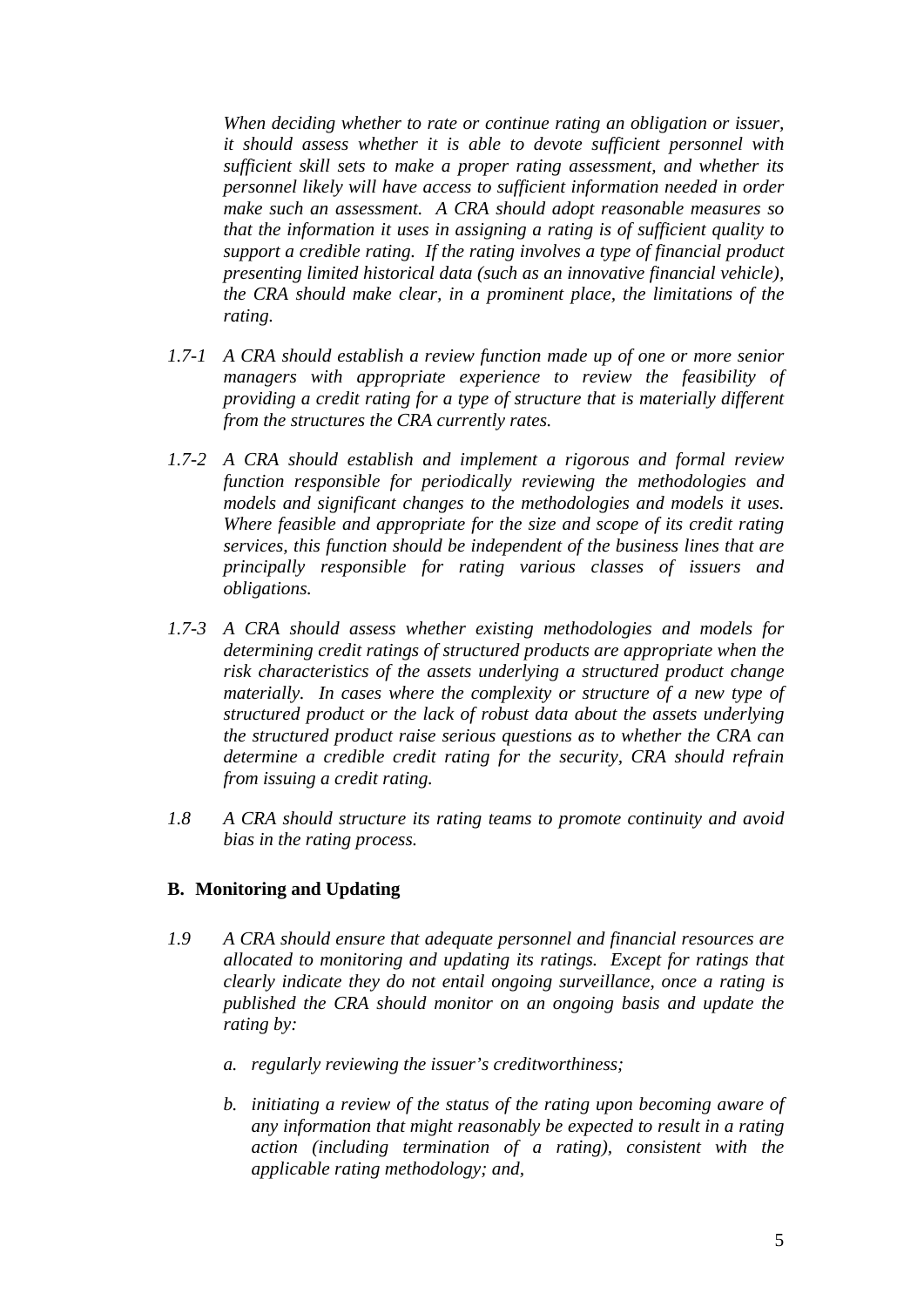*c. updating on a timely basis the rating, as appropriate, based on the results of such review.* 

*Subsequent monitoring should incorporate all cumulative experience obtained. Changes in ratings criteria and assumptions should be applied where appropriate to both initial ratings and subsequent ratings.* 

- *1.9-1 If a CRA uses separate analytical teams for determining initial ratings and for subsequent monitoring of structured finance products, each team should have the requisite level of expertise and resources to perform their respective functions in a timely manner.*
- *1.10 Where a CRA makes its ratings available to the public, the CRA should publicly announce if it discontinues rating an issuer or obligation. Where a CRA's ratings are provided only to its subscribers, the CRA should announce to its subscribers if it discontinues rating an issuer or obligation. In both cases, continuing publications by the CRA of the discontinued rating should indicate the date the rating was last updated and the fact that the rating is no longer being updated.*

#### **C. Integrity of the Rating Process**

- *1.11 A CRA and its employees should comply with all applicable laws and regulations governing its activities in each jurisdiction in which it operates.*
- *1.12 A CRA and its employees should deal fairly and honestly with issuers, investors, other market participants, and the public.*
- *1.13 A CRA's analysts should be held to high standards of integrity, and a CRA should not employ individuals with demonstrably compromised integrity.*
- *1.14 A CRA and its employees should not, either implicitly or explicitly, give any assurance or guarantee of a particular rating prior to a rating assessment. This does not preclude a CRA from developing prospective assessments used in structured finance and similar transactions.*
- *1.14-1 A CRA should prohibit its analysts from making proposals or recommendations regarding the design of structured finance products that a CRA rates.*
- *1.15 A CRA should institute policies and procedures that clearly specify a person responsible for a CRA's and a CRA's employees' compliance with the provisions of a CRA's code of conduct and with applicable laws and regulations. This person's reporting lines and compensation should be independent of a CRA's rating operations.*
- *1.16 Upon becoming aware that another employee or entity under common control with the CRA is or has engaged in conduct that is illegal, unethical or contrary to the CRA's code of conduct, a CRA employee should report such information immediately to the individual in charge of compliance or*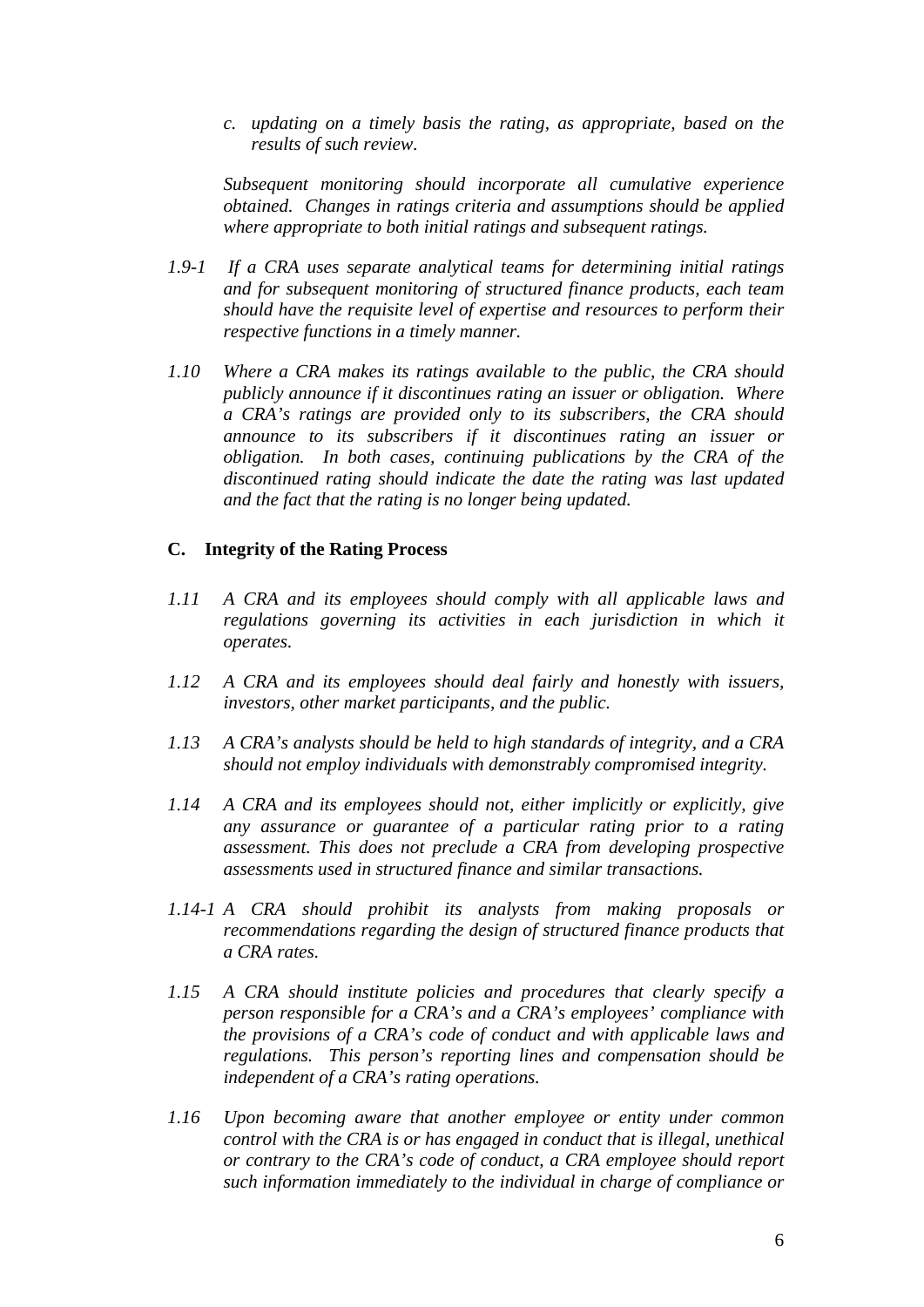*an officer of the CRA, as appropriate, so proper action may be taken. A CRA's employees are not necessarily expected to be experts in the law. Nonetheless, its employees are expected to report the activities that a reasonable person would question. Any CRA officer who receives such a report from a CRA employee is obligated to take appropriate action, as determined by the laws and regulations of the jurisdiction and the rules and guidelines set forth by the CRA. CRA management should prohibit retaliation by other CRA staff or by the CRA itself against any employees who, in good faith, make such reports.*

## **2. CRA INDEPENDENCE AND AVOIDANCE OF CONFLICTS OF INTEREST**

# **A. General**

- *2.1 A CRA should not forbear or refrain from taking a rating action based on the potential effect (economic, political, or otherwise) of the action on the CRA, an issuer, an investor, or other market participant.*
- *2.2 A CRA and its analysts should use care and professional judgment to maintain both the substance and appearance of independence and objectivity.*
- *2.3 The determination of a credit rating should be influenced only by factors relevant to the credit assessment.*
- *2.4 The credit rating a CRA assigns to an issuer or security should not be affected by the existence of or potential for a business relationship between the CRA (or its affiliates) and the issuer (or its affiliates) or any other party, or the non-existence of such a relationship.*
- *2.5 A CRA should separate, operationally and legally, its credit rating business and CRA analysts from any other businesses of the CRA, including consulting businesses, that may present a conflict of interest. A CRA should ensure that ancillary business operations which do not necessarily present conflicts of interest with the CRA's rating business have in place procedures and mechanisms designed to minimize the likelihood that conflicts of interest will arise. A CRA should also define what it considers, and does not consider, to be an ancillary business and why.*

# **B. CRA Procedures and Policies**

*2.6 A CRA should adopt written internal procedures and mechanisms to (1) identify, and (2) eliminate, or manage and disclose, as appropriate, any actual or potential conflicts of interest that may influence the opinions and analyses a CRA makes or the judgment and analyses of the individuals a CRA employs who have an influence on ratings decisions. A CRA's code of conduct should also state that the CRA will disclose such conflict avoidance and management measures.*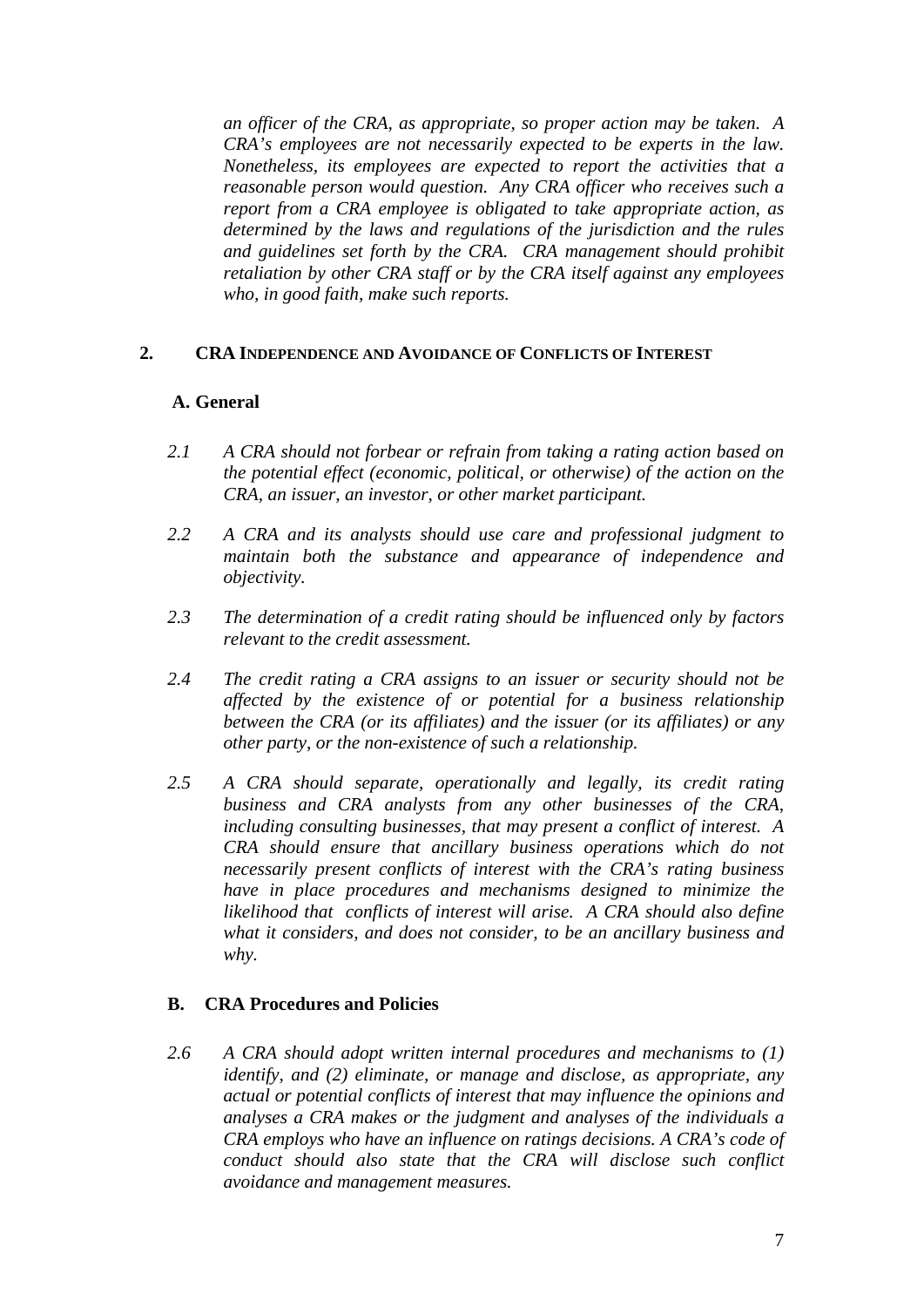- *2.7 A CRA's disclosures of actual and potential conflicts of interest should be complete, timely, clear, concise, specific and prominent.*
- *2.8 A CRA should disclose the general nature of its compensation arrangements with rated entities.* 
	- *a. Where a CRA receives from a rated entity compensation unrelated to its ratings service, such as compensation for consulting services, a CRA should disclose the proportion such non-rating fees constitute against the fees the CRA receives from the entity for ratings services.*
	- *b. A CRA should disclose if it receives 10 percent or more of its annual revenue from a single issuer, originator, arranger, client or subscriber (including any affiliates of that issuer, originator, arranger, client or subscriber).*
	- *c. CRAs as an industry should encourage structured finance issuers and originators of structured finance products to publicly disclose all relevant information regarding these products so that investors and other CRAs can conduct their own analyses independently of the CRA contracted by the issuers and/or originators to provide a rating. CRAs should disclose in their rating announcements whether the issuer of a structured finance product has informed it that it is publicly disclosing all relevant information about the product being rated or if the information remains non-public.*
- *2.9 A CRA and its employees should not engage in any securities or derivatives trading presenting conflicts of interest with the CRA's rating activities.*
- *2.10 In instances where rated entities (e.g., governments) have, or are simultaneously pursuing, oversight functions related to the CRA, the CRA should use different employees to conduct its rating actions than those employees involved in its oversight issues.*

## **C. CRA Analyst and Employee Independence**

- *2.11 Reporting lines for CRA employees and their compensation arrangements should be structured to eliminate or effectively manage actual and potential conflicts of interest.* 
	- *a. A CRA's code of conduct should also state that a CRA analyst will not be compensated or evaluated on the basis of the amount of revenue that the CRA derives from issuers that the analyst rates or with which the analyst regularly interacts.*
	- *b. A CRA should conduct formal and periodic reviews of compensation policies and practices for CRA analysts and other employees who participate in or who might otherwise have an effect on the rating*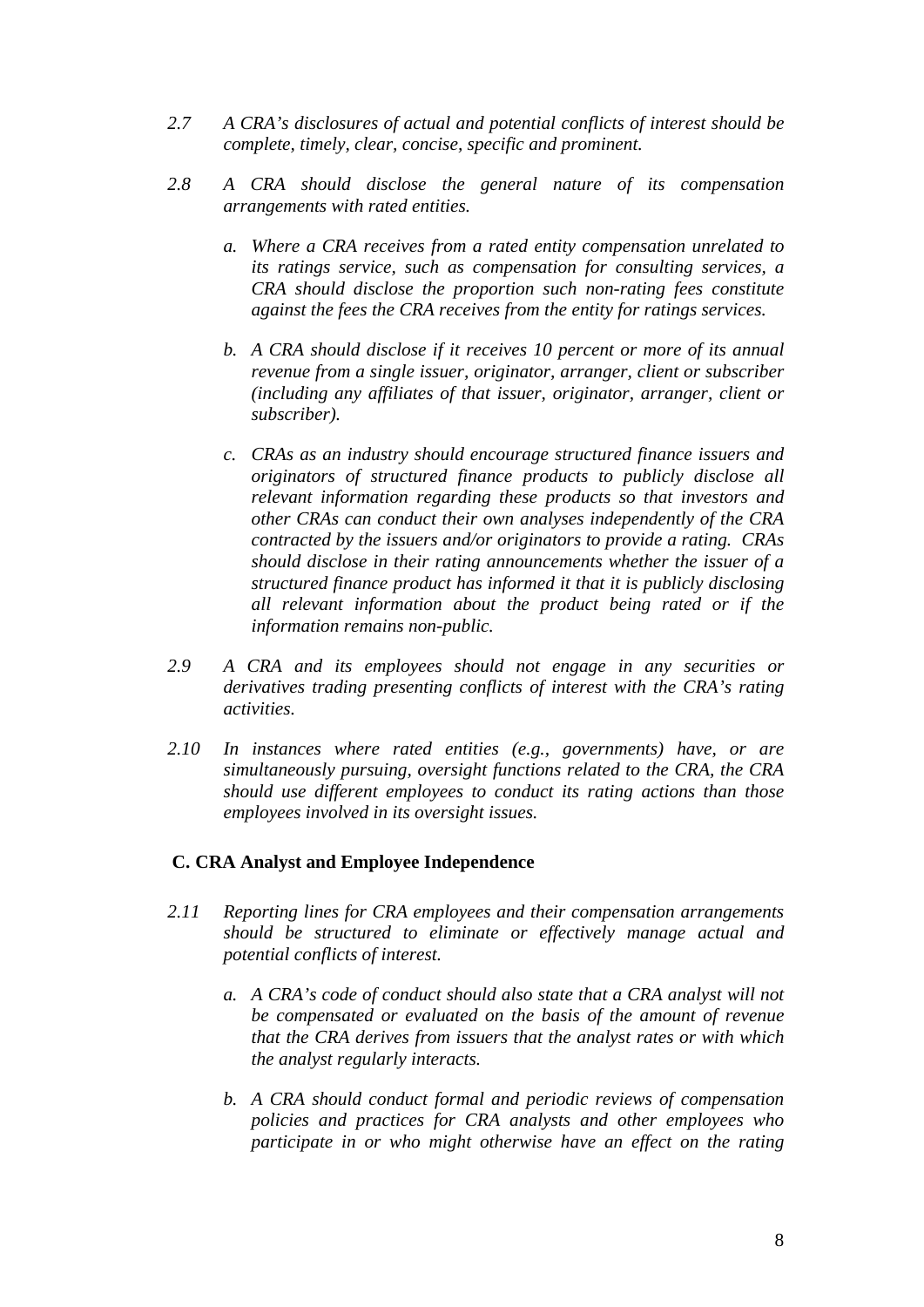*process to ensure that these policies and practices do not compromise the objectivity of the CRA's rating process.* 

- *2.12 A CRA should not have employees who are directly involved in the rating process initiate, or participate in, discussions regarding fees or payments with any entity they rate.*
- *2.13 No CRA employee should participate in or otherwise influence the determination of the CRA's rating of any particular entity or obligation if the employee:* 
	- *a. Owns securities or derivatives of the rated entity, other than holdings in diversified collective investment schemes;*
	- *b. Owns securities or derivatives of any entity related to a rated entity, the ownership of which may cause or may be perceived as causing a conflict of interest, other than holdings in diversified collective investment schemes;*
	- *c. Has had a recent employment or other significant business relationship with the rated entity that may cause or may be perceived as causing a conflict of interest;*
	- *d. Has an immediate relation (i.e., a spouse, partner, parent, child, or sibling) who currently works for the rated entity; or*
	- *e. Has, or had, any other relationship with the rated entity or any related entity thereof that may cause or may be perceived as causing a conflict of interest.*
- *2.14 A CRA's analysts and anyone involved in the rating process (or their spouse, partner or minor children) should not buy or sell or engage in any transaction in any security or derivative based on a security issued, guaranteed, or otherwise supported by any entity within such analyst's area of primary analytical responsibility, other than holdings in diversified collective investment schemes.*
- *2.15 CRA employees should be prohibited from soliciting money, gifts or favors from anyone with whom the CRA does business and should be prohibited from accepting gifts offered in the form of cash or any gifts exceeding a minimal monetary value.*
- *2.16 Any CRA analyst who becomes involved in any personal relationship that creates the potential for any real or apparent conflict of interest (including, for example, any personal relationship with an employee of a rated entity or agent of such entity within his or her area of analytic responsibility), should be required to disclose such relationship to the appropriate manager or officer of the CRA, as determined by the CRA's compliance policies.*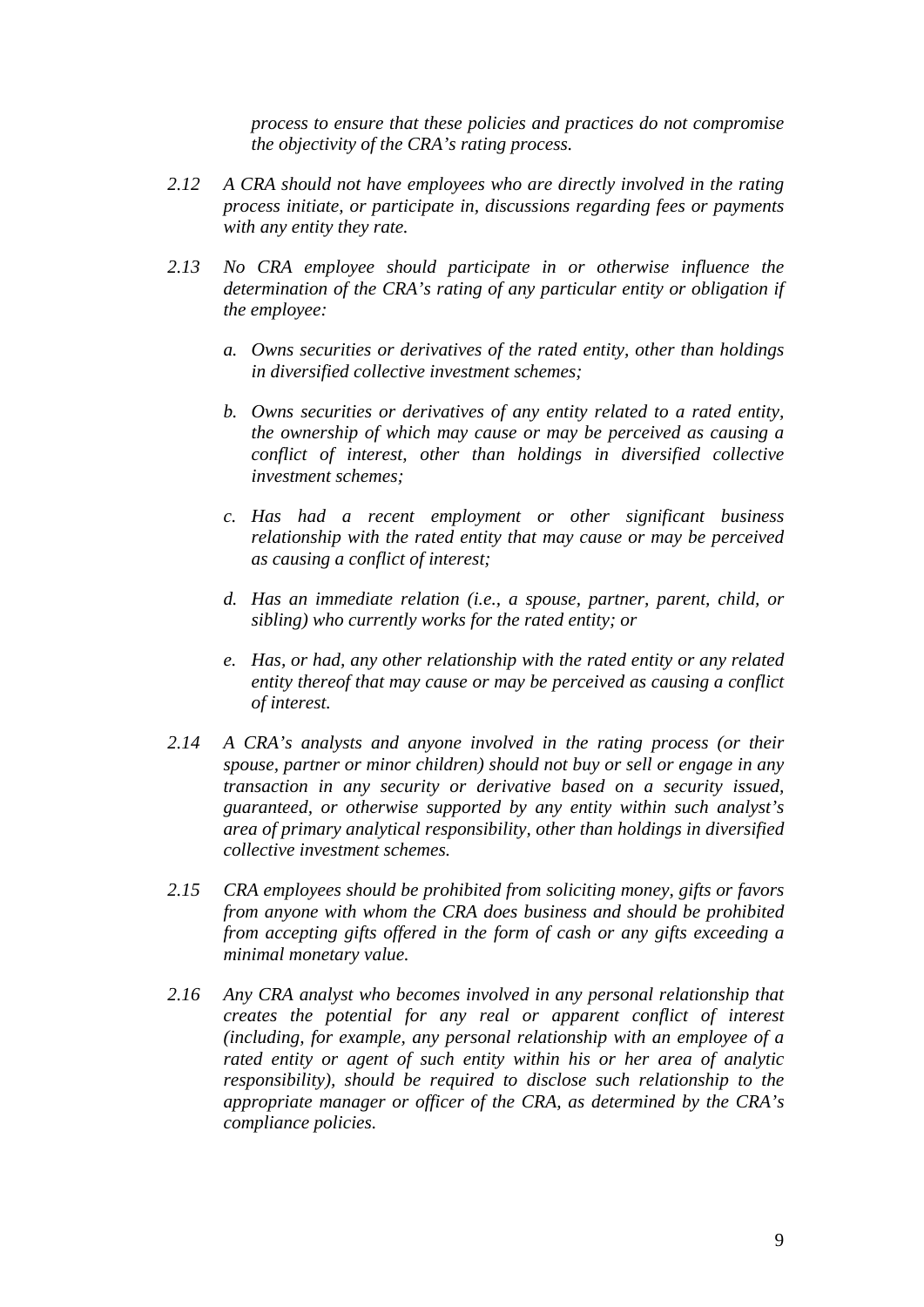*2.17 A CRA should establish policies and procedures for reviewing the past work of analysts that leave the employ of the CRA and join an issuer the CRA analyst has been involved in rating, or a financial firm with which the CRA analyst has had significant dealings as part of his or her duties at the CRA.* 

# **3. CRA RESPONSIBILITIES TO THE INVESTING PUBLIC AND ISSUERS**

## **A. Transparency and Timeliness of Ratings Disclosure**

- *3.1 A CRA should distribute in a timely manner its ratings decisions regarding the entities and securities it rates.*
- *3.2 A CRA should publicly disclose its policies for distributing ratings, reports and updates.*
- *3.3 A CRA should indicate with each of its ratings when the rating was last updated. Each rating announcement should also indicate the principal methodology or methodology version that was used in determining the rating and where a description of that methodology can be found. Where the rating is based on more than one methodology, or where a review of only the principal methodology might cause investors to overlook other important aspects of the rating, the CRA should explain this fact in the ratings announcement, and indicate where a discussion of how the different methodologies and other important aspects factored into the rating decision.*
- *3.4 Except for "private ratings" provided only to the issuer, the CRA should disclose to the public, on a non-selective basis and free of charge, any rating regarding publicly issued securities, or public issuers themselves, as well as any subsequent decisions to discontinue such a rating, if the rating action is based in whole or in part on material non-public information.*
- *3.5 A CRA should publish sufficient information about its procedures, methodologies and assumptions (including financial statement adjustments that deviate materially from those contained in the issuer's published financial statements and a description of the rating committee process, if applicable) so that outside parties can understand how a rating was arrived at by the CRA. This information will include (but not be limited to) the meaning of each rating category and the definition of default or recovery, and the time horizon the CRA used when making a rating decision.* 
	- *a. Where a CRA rates a structured finance product, it should provide investors and/or subscribers (depending on the CRA's business model) with sufficient information about its loss and cash-flow analysis so that an investor allowed to invest in the product can understand the basis for the CRA's rating. A CRA should also disclose the degree to which*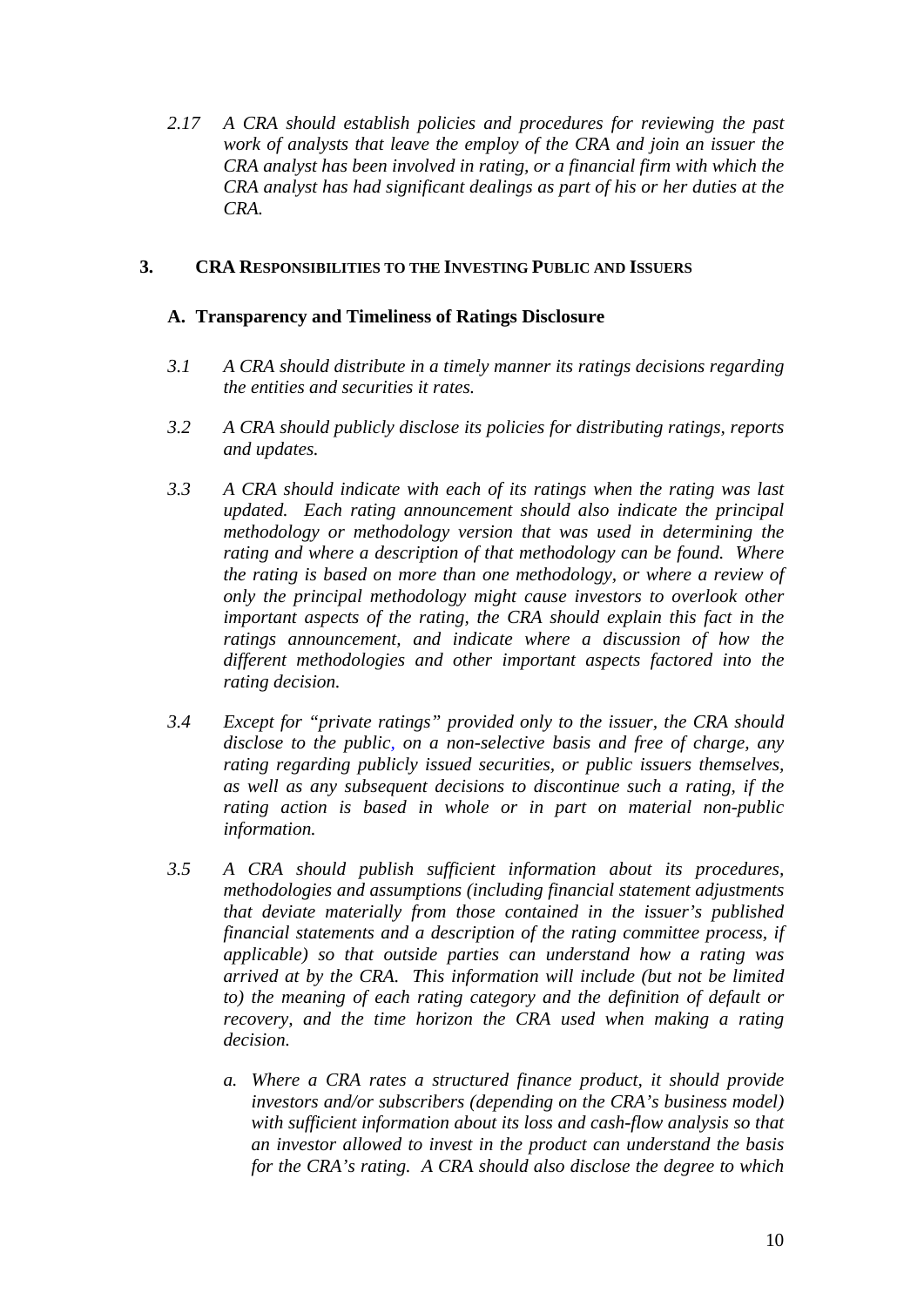*it analyzes how sensitive a rating of a structured finance product is to changes in the CRA's underlying rating assumptions.* 

- *b. A CRA should differentiate ratings of structured finance products from traditional corporate bond ratings, preferably through a different rating symbology. A CRA should also disclose how this differentiation functions. A CRA should clearly define a given rating symbol and apply it in a consistent manner for all types of securities to which that symbol is assigned.*
- *c. A CRA should assist investors in developing a greater understanding of what a credit rating is, and the limits to which credit ratings can be put to use vis-à-vis a particular type of financial product that the CRA rates. A CRA should clearly indicate the attributes and limitations of each credit opinion, and the limits to which the CRA verifies information provided to it by the issuer or originator of a rated security.*
- *3.6 When issuing or revising a rating, the CRA should explain in its press releases and reports the key elements underlying the rating opinion.*
- *3.7 Where feasible and appropriate, prior to issuing or revising a rating, the CRA should inform the issuer of the critical information and principal considerations upon which a rating will be based and afford the issuer an opportunity to clarify any likely factual misperceptions or other matters that the CRA would wish to be made aware of in order to produce an accurate rating. A CRA will duly evaluate the response. Where in particular circumstances the CRA has not informed the issuer prior to issuing or revising a rating, the CRA should inform the issuer as soon as practical thereafter and, generally, should explain the reason for the delay.*
- *3.8 In order to promote transparency and to enable the market to best judge the performance of the ratings, the CRA, where possible, should publish sufficient information about the historical default rates of CRA rating categories and whether the default rates of these categories have changed over time, so that interested parties can understand the historical performance of each category and if and how rating categories have changed, and be able to draw quality comparisons among ratings given by different CRAs. If the nature of the rating or other circumstances make a historical default rate inappropriate, statistically invalid, or otherwise likely to mislead the users of the rating, the CRA should explain this. This information should include verifiable, quantifiable historical information about the performance of its rating opinions, organized and structured, and, where possible, standardized in such a way to assist investors in drawing performance comparisons between different CRAs.*
- *3.9 For each rating, the CRA should disclose whether the issuer participated in the rating process. Each rating not initiated at the request of the issuer should be identified as such. A CRA should also disclose its policies and procedures regarding unsolicited ratings.*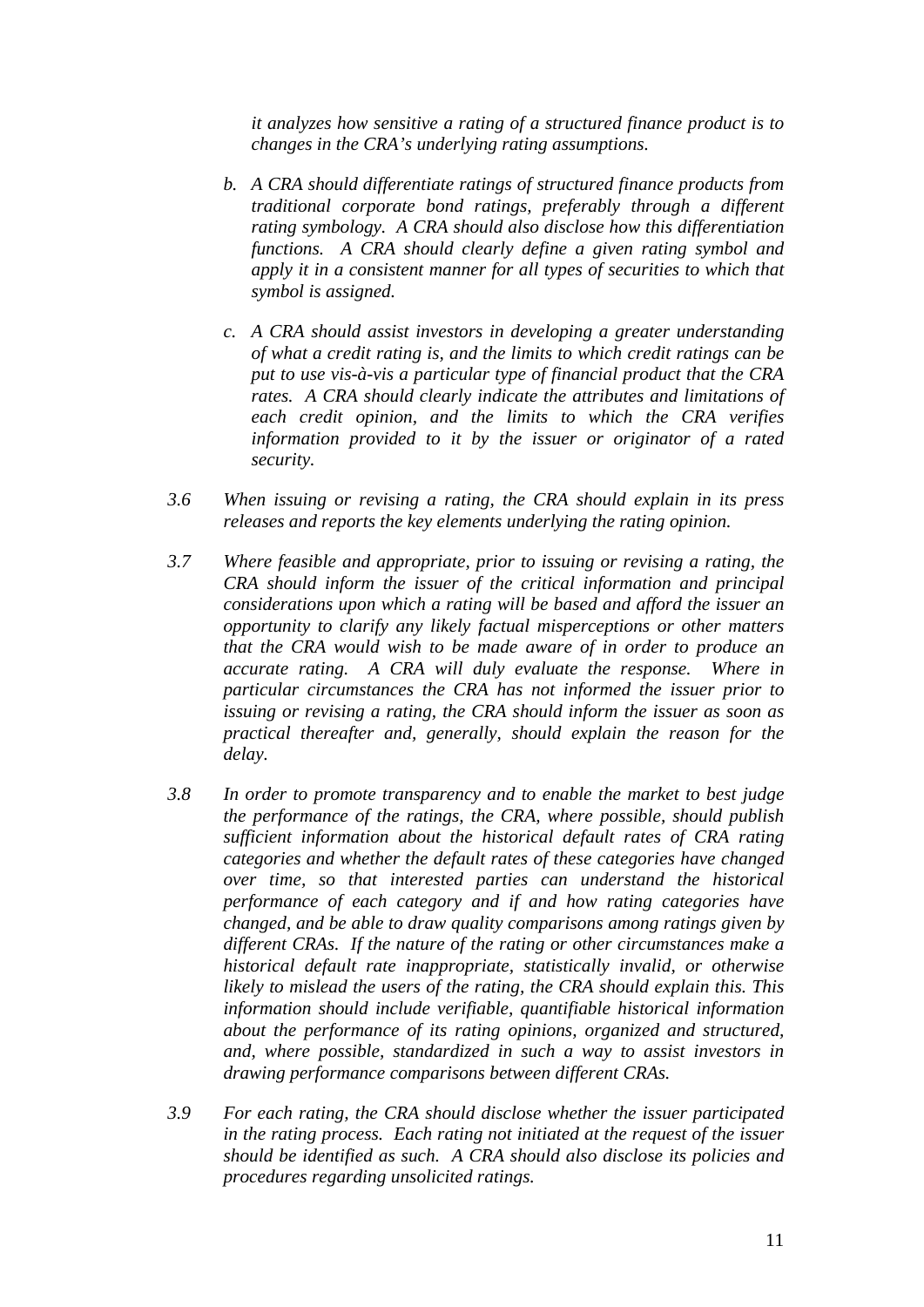*3.10 Because users of credit ratings rely on an existing awareness of CRA methodologies, practices, procedures and processes, the CRA should fully and publicly disclose any material modification to its methodologies and significant practices, procedures, and processes. Where feasible and appropriate, disclosure of such material modifications should be made prior to their going into effect. A CRA should carefully consider the various uses of credit ratings before modifying its methodologies, practices, procedures and processes.* 

# **B. The Treatment of Confidential Information**

- *3.11 A CRA should adopt procedures and mechanisms to protect the confidential nature of information shared with them by issuers under the terms of a confidentiality agreement or otherwise under a mutual understanding that the information is shared confidentially. Unless otherwise permitted by the confidentiality agreement and consistent with applicable laws or regulations, the CRA and its employees should not disclose confidential information in press releases, through research conferences, to future employers, or in conversations with investors, other issuers, other persons, or otherwise.*
- *3.12 A CRA should use confidential information only for purposes related to its rating activities or otherwise in accordance with any confidentiality agreements with the issuer.*
- *3.13 CRA employees should take all reasonable measures to protect all property and records belonging to or in possession of the CRA from fraud, theft or misuse.*
- *3.14 CRA employees should be prohibited from engaging in transactions in securities when they possess confidential information concerning the issuer of such security.*
- *3.15 In preservation of confidential information, CRA employees should familiarize themselves with the internal securities trading policies maintained by their employer, and periodically certify their compliance as required by such policies.*
- *3.16 CRA employees should not selectively disclose any non-public information about rating opinions or possible future rating actions of the CRA, except to the issuer or its designated agents.*
- *3.17 CRA employees should not share confidential information entrusted to the CRA with employees of any affiliated entities that are not CRAs. CRA employees should not share confidential information within the CRA except on an "as needed" basis.*
- *3.18 CRA employees should not use or share confidential information for the purpose of trading securities, or for any other purpose except the conduct of the CRA's business.*